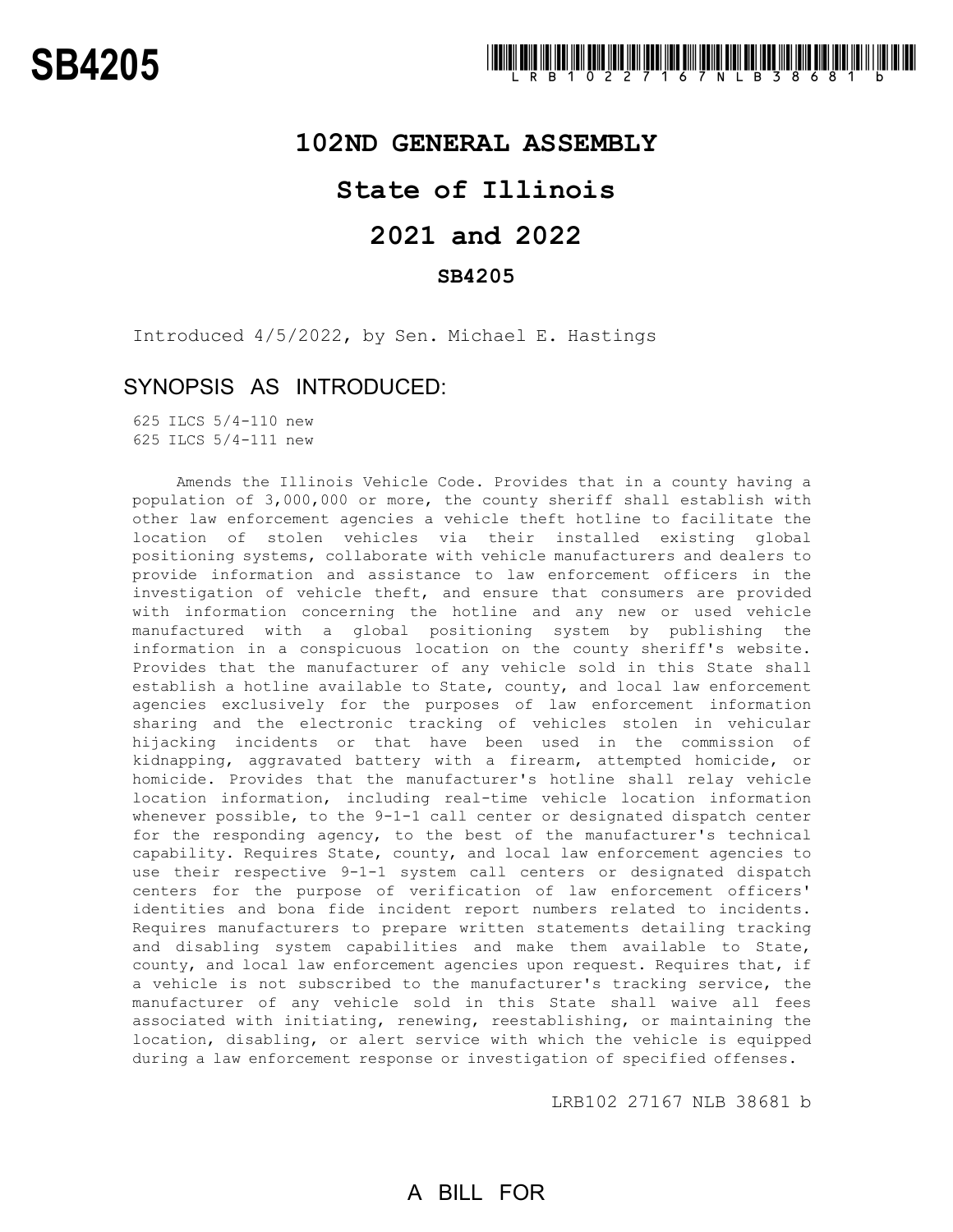1

AN ACT concerning transportation.

#### **Be it enacted by the People of the State of Illinois, represented in the General Assembly:** 2 3

Section 5. The Illinois Vehicle Code is amended by adding Sections 4-110 and 4-111 as follows: 4 5

(625 ILCS 5/4-110 new) 6

Sec. 4-110. Stolen vehicle recovery hotline. In a county having a population of 3,000,000 or more, the county sheriff shall establish with other law enforcement agencies a vehicle theft hotline to facilitate the location of stolen vehicles via their installed existing global positioning systems. The county sheriff shall collaborate with vehicle manufacturers and dealers to provide information and assistance to law enforcement officers in the investigation of vehicle theft and ensure that consumers are provided with information concerning the hotline and any new or used vehicle manufactured with a global positioning system by publishing the information in a conspicuous location on the county sheriff's website. 7 8 9 10 11 12 13 14 15 16 17 18

(625 ILCS 5/4-111 new) Sec. 4-111. Manufacturer's vehicle incident hotline; law enforcement verification; manufacturer statements. (a) A manufacturer of any vehicle sold in this State shall 19 20 21 22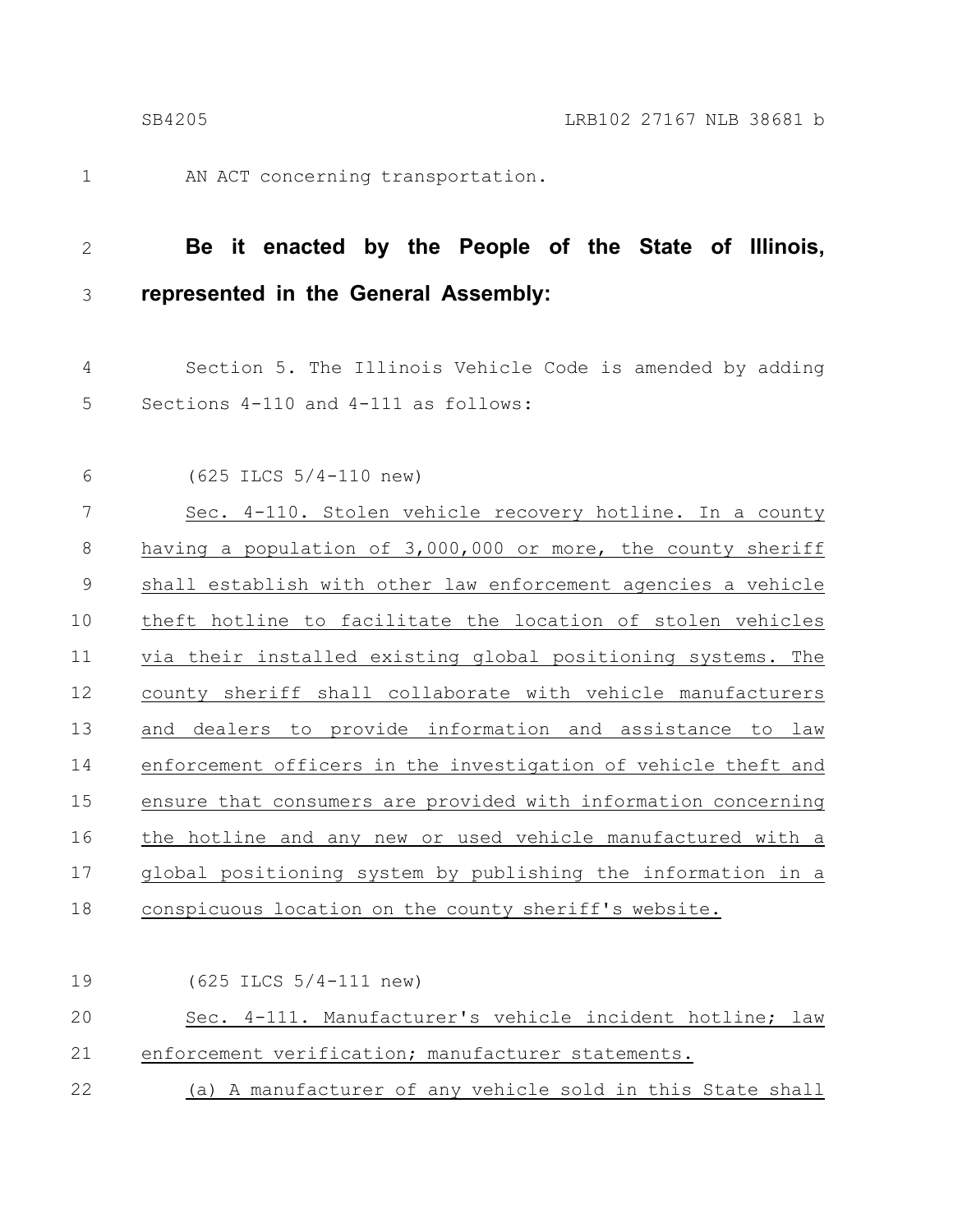establish a hotline that is staffed 24 hours a day, 7 days a week available to State, county, and local law enforcement agencies and their respective 9-1-1 system call centers or designated dispatch centers exclusively for the purposes of law enforcement information sharing and the electronic tracking of vehicles stolen in vehicular hijacking incidents or that have been used in the commission of kidnapping, aggravated battery with a firearm, attempted homicide, or homicide. The manufacturer's hotline shall relay vehicle location information, including real-time vehicle location information whenever possible, to the 9-1-1 call center or designated dispatch center for the responding agency, to the best of the manufacturer's technical capability. 1 2 3 4 5 6 7 8 9 10 11 12 13

(b) State, county, and local law enforcement agencies shall use their respective 9-1-1 system call centers or designated dispatch centers for the purpose of verification of law enforcement officers' identities and bona fide incident report numbers related to incidents. 14 15 16 17 18

(c) By January 1 of each year, a manufacturer of any vehicle sold in this State shall prepare an annual written statement detailing the manufacturer's tracking and disabling system capabilities, including, but not limited to, real-time turn-by-turn, interval pinging, slow down, engine cutoff, and alarm or light activation, per model, trim, and year. The manufacturer shall make the annual written statement available to State, county, and local law enforcement agencies upon 19 20 21 22 23 24 25 26